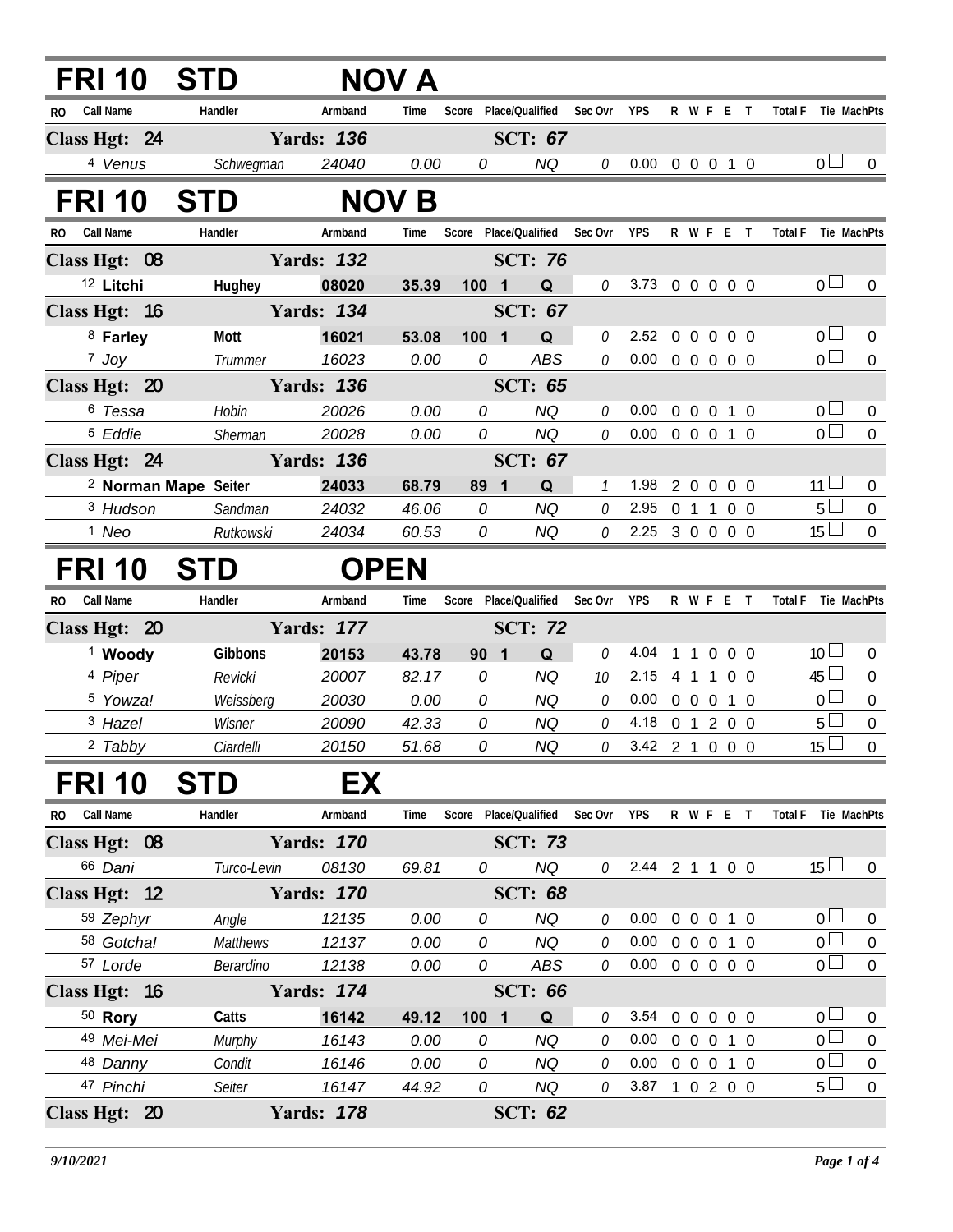| 32 Jem               | <b>Samuels</b> | 20159 | 42.81 | 100 | Q   |      |  |  |  |        |  |
|----------------------|----------------|-------|-------|-----|-----|------|--|--|--|--------|--|
| <sup>34</sup> Brandi | Polk           | 20148 | 55.42 |     | ΝQ  | 3.21 |  |  |  | $\sim$ |  |
| <sup>31</sup> Zinger | Folev          | 20163 | 0.00  |     | ΝQ  | ა.00 |  |  |  | --     |  |
| 33 Winter            | Trummer        | 20156 | 0.00  |     | ABS | 0.00 |  |  |  |        |  |

## **FRI 10 STD MAS**

| <b>Call Name</b><br>RO. |                          | Handler       | Armband           | Time  |       |                         |                | Score Place/Qualified Sec Ovr YPS |                            |                |                   | R W F E T         |                | Total F Tie MachPts |                 |                  |
|-------------------------|--------------------------|---------------|-------------------|-------|-------|-------------------------|----------------|-----------------------------------|----------------------------|----------------|-------------------|-------------------|----------------|---------------------|-----------------|------------------|
| Class Hgt: 08           |                          |               | <b>Yards: 170</b> |       |       |                         | <b>SCT: 73</b> |                                   |                            |                |                   |                   |                |                     |                 |                  |
| 63 Mia                  |                          | <b>Buchel</b> | 08132             | 57.26 | 100   | $\blacksquare$          | Q              | 0                                 | 2.97                       |                | $0\quad 0$        | $\overline{0}$    | $0\quad 0$     |                     | $0 -$           | 15               |
| 62 Brazen               |                          | Thompson      | 08070             | 69.92 | 100 2 |                         | Q              | 0                                 | 2.43                       |                | $0\quad 0$        | $\overline{0}$    | $0\quad 0$     |                     | 0 <sup>1</sup>  | $\mathfrak{Z}$   |
| 65 Tess                 |                          | Ranieri       | 08068             | 53.82 | 0     |                         | <b>NQ</b>      | 0                                 | 3.16                       |                | 0 <sub>1</sub>    | $\overline{1}$    | $0\quad 0$     |                     | 5 <sup>1</sup>  | $\boldsymbol{0}$ |
| 64 Dice                 |                          | Von Essen     | 08131             | 0.00  | 0     |                         | ABS            | 0                                 | 0.00                       |                |                   | 00000             |                |                     | 0 <sub>0</sub>  | $\mathbf 0$      |
| Class Hgt: 16           |                          |               | <b>Yards: 174</b> |       |       |                         | <b>SCT: 66</b> |                                   |                            |                |                   |                   |                |                     |                 |                  |
| 39 Vita                 |                          | Schachte      | 16085             | 40.30 | 100   | $\overline{\mathbf{1}}$ | Q              | 0                                 | 4.32                       |                | $0\quad 0$        | $\overline{0}$    | $0\quad 0$     |                     | 0 <sup>1</sup>  | 25               |
| 38 Allie Oop            |                          | Koziol        | 16086             | 41.17 | 100 2 |                         | Q              | 0                                 | 4.23                       |                | $0\quad 0$        | $\mathbf 0$       | 0 <sub>0</sub> |                     | 0 <sup>1</sup>  | 24               |
| 41 Shelby               |                          | Sparrow       | 16081             | 41.26 | 100   | $\mathbf{3}$            | Q              | 0                                 | 4.22                       |                | $0\quad 0$        | $\mathbf 0$       | $0\quad 0$     |                     | 0 <sup>1</sup>  | 24               |
| 42 Komoly               |                          | Seiter        | 16080             | 45.33 | 100 4 |                         | Q              | 0                                 | 3.84                       |                | $0\quad 0\quad 0$ |                   | $0\quad 0$     |                     | 0 <sup>1</sup>  | 20               |
| 40 Lizard               |                          | <b>McNeil</b> | 16082             | 49.08 | 100   |                         | Q              | 0                                 | 3.55                       |                | $0\quad 0$        | $\mathbf 0$       | $0\quad 0$     |                     | 0 L             | 16               |
| 46 Frankie              |                          | <b>Barnum</b> | 16075             | 54.75 | 100   |                         | Q              | 0                                 | 3.18                       |                | $0\quad 0\quad 0$ |                   | 0 <sub>0</sub> |                     | 0 <sub>0</sub>  | 11               |
| 45 Joey                 |                          | Condit        | 16076             | 0.00  | 0     |                         | <b>NQ</b>      | 0                                 | 0.00                       |                | $0\quad 0$        | $\mathbf 0$       | $1\quad0$      |                     | $0 -$           | $\mathbf 0$      |
| 44 Yogi Bear            |                          | Paicer        | 16077             | 0.00  | 0     |                         | <b>NQ</b>      | 0                                 | 0.00                       |                |                   | 0 0 0 1 0         |                |                     | 0 <sub>0</sub>  | $\mathbf 0$      |
| 43 Cao Runn             |                          | Bryden        | 16078             | 0.00  | 0     |                         | <b>NQ</b>      | 0                                 | 0.00                       |                |                   | 0 0 0 1 0         |                |                     | 0 <sub>0</sub>  | $\overline{0}$   |
| Class Hgt: 20           |                          |               | <b>Yards: 178</b> |       |       |                         | <b>SCT: 62</b> |                                   |                            |                |                   |                   |                |                     |                 |                  |
| <sup>14</sup> Keelie    |                          | Davis         | 20111             | 37.57 | 100   | $\overline{\mathbf{1}}$ | Q              | 0                                 | 4.74                       |                | $0\quad 0$        | $\overline{0}$    | $0\quad 0$     |                     | $0-$            | 24               |
| 18 Tucker               |                          | Williams      | 20106             | 40.07 | 100   | $\overline{\mathbf{2}}$ | Q              | 0                                 | 4.44                       |                | $0\quad 0$        | $\mathbf 0$       | $0\quad 0$     |                     | 0 L             | 21               |
| <sup>13</sup> Maewyn    |                          | Rose          | 20112             | 40.60 | 100 3 |                         | Q              | 0                                 | 4.38                       |                | $0\quad 0\quad 0$ |                   | $0\quad 0$     |                     | 0 <sup>2</sup>  | 21               |
| <sup>25</sup> Quid      |                          | <b>Miller</b> | 20095             | 41.11 | 100   | $\overline{4}$          | Q              | 0                                 | 4.33                       |                | $0\quad 0\quad 0$ |                   | $0\quad 0$     |                     | 0 L             | 20               |
| <sup>15</sup> Twist     |                          | Knapp-Cook    | 20110             | 41.19 | 100   |                         | Q              | 0                                 | 4.32                       |                | $0\quad 0\quad 0$ |                   | $0\quad 0$     |                     | 0 <sup>L</sup>  | 20               |
| 19 Sanchi               |                          | Davis         | 20105             | 43.61 | 100   |                         | Q              | 0                                 | 4.08                       |                | $0\quad 0$        | $\mathbf 0$       | $0\quad 0$     |                     | 0 l             | 18               |
|                         | <sup>26</sup> Honest Abe | <b>McNeil</b> | 20094             | 44.48 | 100   |                         | Q              | 0                                 | 4.00                       |                | $0\quad 0\quad 0$ |                   | $0\quad 0$     |                     | 0 <sub>0</sub>  | 17               |
| <sup>20</sup> Ruby      |                          | <b>Banask</b> | 20100             | 46.21 | 100   |                         | Q              | 0                                 | 3.85                       |                | $0\quad 0$        | $\overline{0}$    | $0\quad 0$     |                     | 0 l             | 15               |
| <sup>21</sup> Scoot     |                          | Sherman       | 20099             | 46.50 | 100   |                         | Q              | 0                                 | 3.83                       |                | $0\quad 0\quad 0$ |                   | $0\quad 0$     |                     | 0 <sup>1</sup>  | 15               |
| 12 Vilya                |                          | <b>Miller</b> | 20113             | 55.73 | 100   |                         | Q              | 0                                 | 3.19                       |                | $0\quad 0$        | $\mathbf 0$       | $0\quad 0$     |                     | 0 L             | 6                |
| $30$ Jax                |                          | Sandman       | 20087             | 52.22 | 0     |                         | <b>NQ</b>      | 0                                 | 3.41                       |                | 0 <sub>1</sub>    | $\overline{0}$    | $0\quad 0$     |                     | $5-$            | $\mathbf 0$      |
| 29 Juniper              |                          | Knapp-Cook    | 20088             | 51.89 | 0     |                         | <b>NQ</b>      | 0                                 | 3.43 0 0 0 0 1             |                |                   |                   |                |                     | 5 <sup>1</sup>  | $\boldsymbol{0}$ |
| 27 Phlox                |                          | Seiter        | 20093             | 39.18 | 0     |                         | <b>NQ</b>      | 0                                 | 4.54                       |                | $0 \t0 \t1$       |                   | $0\quad 0$     |                     | 0 L             | $\mathbf 0$      |
| 24 Wei-wei              |                          | Mayer         | 20096             | 50.98 | 0     |                         | NQ             | 0                                 | 3.49                       |                | 11                | $0\quad 0\quad 0$ |                |                     | 10 <sup>1</sup> | 0                |
| 23 Artie Ross           |                          | Rose          | 20097             | 47.31 | 0     |                         | NQ             | 0                                 | 3.76                       | 0 <sub>1</sub> |                   | $\overline{1}$    | $0\quad 0$     |                     | 5 <sup>1</sup>  | $\boldsymbol{0}$ |
| 22 Rhythm               |                          | Husson        | 20098             | 47.71 | 0     |                         | <b>NQ</b>      | 0                                 | 3.73                       |                | 0 <sub>1</sub>    | $0\quad 0\quad 0$ |                |                     | 5 <sup>1</sup>  | 0                |
| 17 Rugby                |                          | Wisner        | 20107             | 0.00  | 0     |                         | <b>NQ</b>      | 0                                 | 0.00                       |                | $0\quad 0\quad 0$ |                   | $1\quad0$      |                     | 0 <sup>L</sup>  | $\boldsymbol{0}$ |
| 16 Dahlia               |                          | Halperin      | 20108             | 39.64 | 0     |                         | <b>NQ</b>      | 0                                 | 4.49                       |                | $0 \t 0 \t 1$     |                   | $0\quad 0$     |                     | 0 l             | 0                |
| 11 Cait                 |                          | Pinard        | 20158             | 48.12 | 0     |                         | <b>NQ</b>      | 0                                 | 3.70                       |                | $0$ 1 1           |                   | $0\quad 0$     |                     | $5+$            | $\overline{0}$   |
| 10 Matrix               |                          | Weissberg     | 20164             | 45.44 | 0     |                         | <b>NQ</b>      | 0                                 | 3.92                       |                | 1 1               | $\mathbf 0$       | $0\quad 0$     |                     | 10 <sup>1</sup> | $\mathbf 0$      |
|                         | 28 Smartie Pantz         | Owen          | 20092             | 0.00  | 0     |                         | ABS            | 0                                 | $0.00 \t0 \t0 \t0 \t0 \t0$ |                |                   |                   |                |                     | 0 <sup>2</sup>  | $\boldsymbol{0}$ |
| Class Hgt: 24           |                          |               | <b>Yards: 178</b> |       |       |                         | <b>SCT: 66</b> |                                   |                            |                |                   |                   |                |                     |                 |                  |
| 8 Lobo                  |                          | Davis         | 24115             | 42.06 | 1001  |                         | $\mathbf Q$    | 0                                 | 4.23 0 0 0 0 0             |                |                   |                   |                |                     | 0 <sub>1</sub>  | 23               |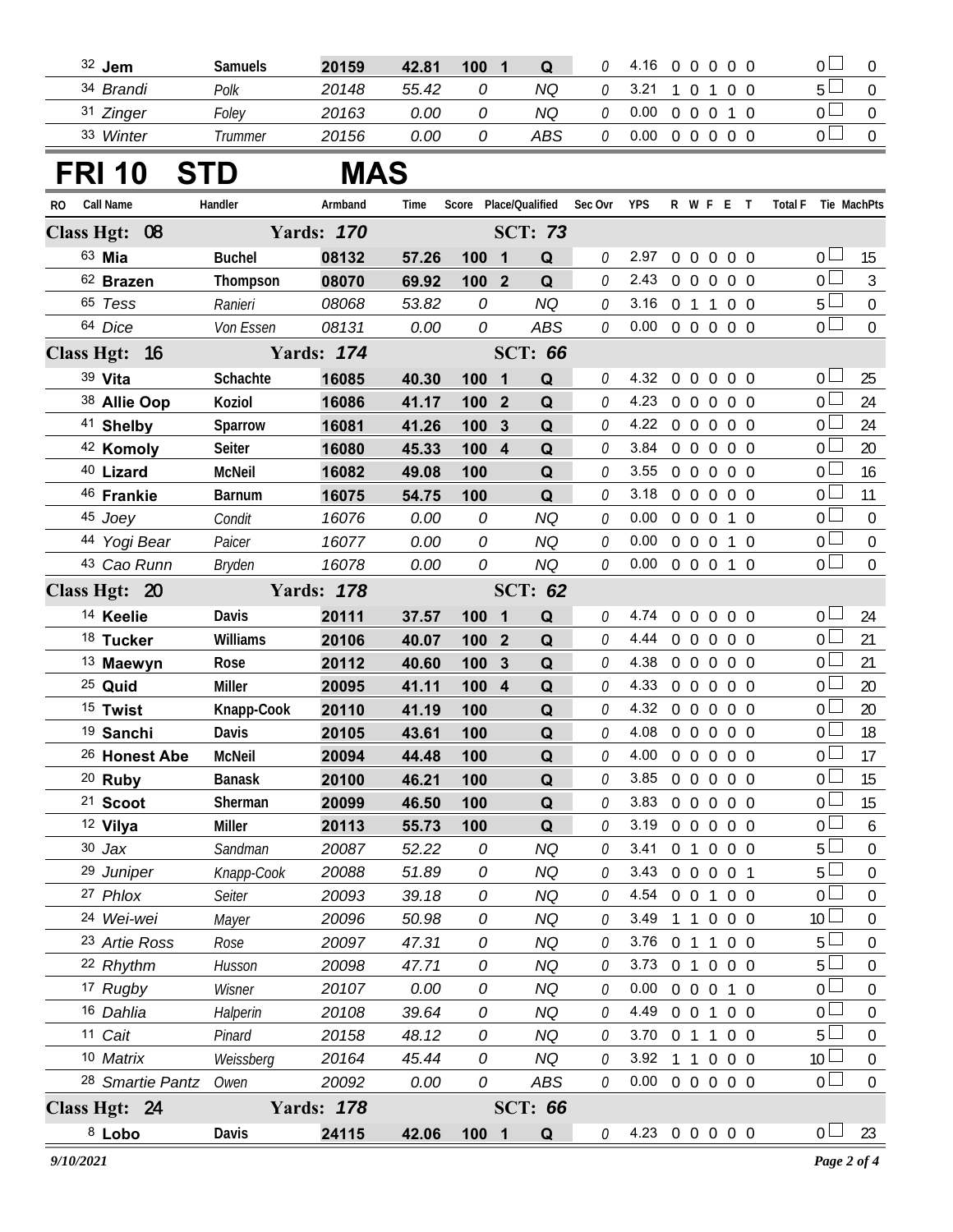| $6$ InkaBlu                   | Rutkowski     | 24117             | 51.34         | 100 2                 | Q                             | 0       | 3.47                       | $\mathbf 0$    | $\overline{0}$    | $0\quad 0\quad 0$ | $\overline{0}$      | 14               |
|-------------------------------|---------------|-------------------|---------------|-----------------------|-------------------------------|---------|----------------------------|----------------|-------------------|-------------------|---------------------|------------------|
| <sup>9</sup> Gibbs            | Jersey        | 24114             | 60.26         | 100 3                 | Q                             | 0       | 2.95                       | $0\quad 0$     | $\mathbf 0$       | $0\quad 0$        | $\overline{0}$      | 5                |
| 7 Kai                         | Thorpe        | 24116             | 0.00          | 0                     | <b>NQ</b>                     | 0       | 0.00                       | $0\quad 0$     | $\mathbf 0$       | 1 0               | $\overline{0}$      | $\mathbf 0$      |
| <sup>5</sup> Rainey           | <b>Staub</b>  | 24118             | 38.75         | 0                     | <b>NQ</b>                     | 0       | 4.59                       | $0\quad 0$     | $\overline{1}$    | $0\quad 0$        | $\overline{0}$      | $\boldsymbol{0}$ |
| <sup>4</sup> Shambhu          | Thorpe        | 24119             | 88.73         | 0                     | <b>NQ</b>                     | 22      | 2.01                       | $1\quad 0$     | $\overline{0}$    | $0\quad 0$        | 71                  | $\mathbf 0$      |
| <sup>2</sup> Drogon           | Arnold        | 24165             | 0.00          | 0                     | <b>NQ</b>                     | 0       | 0.00                       |                | $0\quad 0\quad 0$ | $1\quad0$         | $\overline{0}$      | $\boldsymbol{0}$ |
| 3 Waze                        | Owen          | 24120             | 0.00          | 0                     | <b>ABS</b>                    | 0       | 0.00                       |                | 0 0 0 0 0         |                   | $\overline{0}$      | $\mathbf 0$      |
| Class Hgt: 24C                |               | <b>Yards: 178</b> |               |                       | <b>SCT: 62</b>                |         |                            |                |                   |                   |                     |                  |
| <sup>1</sup> Dezi             | Husson        | 24C121            | 40.22         | 1001                  | Q                             | 0       | 4.43 0 0 0 0 0             |                |                   |                   | 0 <sub>l</sub>      | 21               |
| <b>FRI 10</b>                 | <b>STD</b>    |                   | <b>NOV P</b>  |                       |                               |         |                            |                |                   |                   |                     |                  |
| <b>Call Name</b><br>RO.       | Handler       | Armband           | Time          |                       | Score Place/Qualified Sec Ovr |         | <b>YPS</b>                 |                | R W F E T         |                   | Total F Tie MachPts |                  |
| Class Hgt: 12                 |               | <b>Yards: 134</b> |               |                       | <b>SCT: 72</b>                |         |                            |                |                   |                   |                     |                  |
| 11 Hazel                      | Johnson       | 12010             | 66.78         | 0                     | <b>NQ</b>                     | 0       | 2.01 0 0 1 0 0             |                |                   |                   | 0 <sub>0</sub>      | $\overline{0}$   |
| Class Hgt: 16                 |               | <b>Yards: 136</b> |               |                       | <b>SCT: 70</b>                |         |                            |                |                   |                   |                     |                  |
| <sup>9</sup> Helen            | Henderson     | 16013             | 0.00          | 0                     | <b>NQ</b>                     | 0       | 0.00                       | $0\quad 0$     | $\overline{0}$    | $1\quad0$         | 0 <sub>1</sub>      | $\mathbf 0$      |
| 10 Nell                       | Levy          | 16012             | 0.00          | 0                     | <b>ABS</b>                    | 0       | $0.00 \t0 \t0 \t0 \t0 \t0$ |                |                   |                   | $\overline{0}$      | $\overline{0}$   |
| <b>FRI 10</b>                 | <b>STD</b>    |                   | <b>OPEN P</b> |                       |                               |         |                            |                |                   |                   |                     |                  |
| <b>Call Name</b><br><b>RO</b> | Handler       | Armband           | Time          | Score                 | Place/Qualified               | Sec Ovr | <b>YPS</b>                 |                | R W F E T         |                   | <b>Total F</b>      | Tie MachPts      |
| Class Hgt: 08                 |               | <b>Yards: 170</b> |               |                       | <b>SCT: 82</b>                |         |                            |                |                   |                   |                     |                  |
| <sup>6</sup> Carter           | Tice          | 08046             | 51.01         | 0                     | <b>NQ</b>                     | 0       | 3.33 1 3 0 0 1             |                |                   |                   | $25 \Box$           | $\overline{0}$   |
|                               |               |                   |               |                       |                               |         |                            |                |                   |                   |                     |                  |
|                               |               |                   |               |                       |                               |         |                            |                |                   |                   |                     |                  |
| <b>FRI 10</b>                 | <b>STD</b>    | EX P              |               |                       |                               |         |                            |                |                   |                   |                     |                  |
| <b>Call Name</b><br>RO.       | Handler       | Armband           | Time          | Score Place/Qualified |                               | Sec Ovr | <b>YPS</b>                 |                | R W F E T         |                   | Total F Tie MachPts |                  |
| Class Hgt: 16                 |               | <b>Yards: 178</b> |               |                       | <b>SCT: 67</b>                |         |                            |                |                   |                   |                     |                  |
| 56 Chico                      | Henderson     | 16124             | 75.69         | 0                     | <b>NQ</b>                     | 8       | 2.35                       | 2 <sub>1</sub> | $\overline{1}$    | 0 <sub>0</sub>    | $39 \Box$           | $\overline{0}$   |
| 55 Courageous                 | Ciardelli     | 16126             | 56.44         | 0                     | <b>NQ</b>                     | 0       | $3.15$ 1 0 0               |                |                   | $0\quad 0$        | 5 <sub>1</sub>      | $\boldsymbol{0}$ |
| Class Hgt: 20                 | Yards: 178    |                   |               |                       | <b>SCT: 71</b>                |         |                            |                |                   |                   |                     |                  |
| 37 Zooka                      | Ambrogi       | 20127             | 51.01         | 0                     | NQ.                           |         | $0$ 3.49 1 0 1 0 0         |                |                   |                   | $5\perp$            | $\overline{0}$   |
| <b>FRI 10</b>                 | <b>STD</b>    |                   | <b>MAS P</b>  |                       |                               |         |                            |                |                   |                   |                     |                  |
| <b>Call Name</b><br>RO.       | Handler       | Armband           | Time          | Score Place/Qualified |                               | Sec Ovr | <b>YPS</b>                 |                | R W F E T         |                   | <b>Total F</b>      | Tie MachPts      |
| Class Hgt: 04                 |               | <b>Yards: 170</b> |               |                       | <b>SCT: 78</b>                |         |                            |                |                   |                   |                     |                  |
| $70$ lvy                      | <b>Barnum</b> | 04043             | 72.66         | 100 1                 | Q                             | 0       | 2.34 0 0 0 0 0             |                |                   |                   | 0 <sub>l</sub>      | 5                |
| Class Hgt: 08                 |               | <b>Yards: 170</b> |               |                       | <b>SCT: 73</b>                |         |                            |                |                   |                   |                     |                  |
| 67 Bonsai                     | Foley         | 08122             | 51.72         | 1001                  | $\mathbf Q$                   | 0       | 3.29                       |                | 0 0 0 0 0         |                   | 0 <sub>1</sub>      | 21               |
| 68 Patches                    | Dujardin      | 08047             | 56.59         | $1002$                | Q                             | 0       | 3.00 0 0 0 0 0             |                |                   |                   | 0 <sup>1</sup>      | 16               |
| 69 Boots                      | Potts         | 08045             | 47.68         | 0                     | <b>NQ</b>                     | 0       | 3.57 0 0 0 0 1             |                |                   |                   | $5\Box$             | $\overline{0}$   |
| Class Hgt: 12                 |               | <b>Yards: 174</b> |               |                       | <b>SCT: 71</b>                |         |                            |                |                   |                   |                     |                  |
| $60$ Lira                     | Schachte      | 12049             | 42.06         | 100 1                 | Q                             | 0       | 4.14 0 0 0 0 0             |                |                   |                   | 0 <sub>l</sub>      | 28               |
| 61 Sookie                     | Lange         | 12048             | 60.25         | $1002$                | Q                             | 0       | 2.89 0 0 0 0 0             |                |                   |                   | $0\perp$            | 10               |
| Class Hgt: 16                 |               | <b>Yards: 178</b> |               |                       | <b>SCT: 67</b>                |         |                            |                |                   |                   | 0 <sub>l</sub>      |                  |